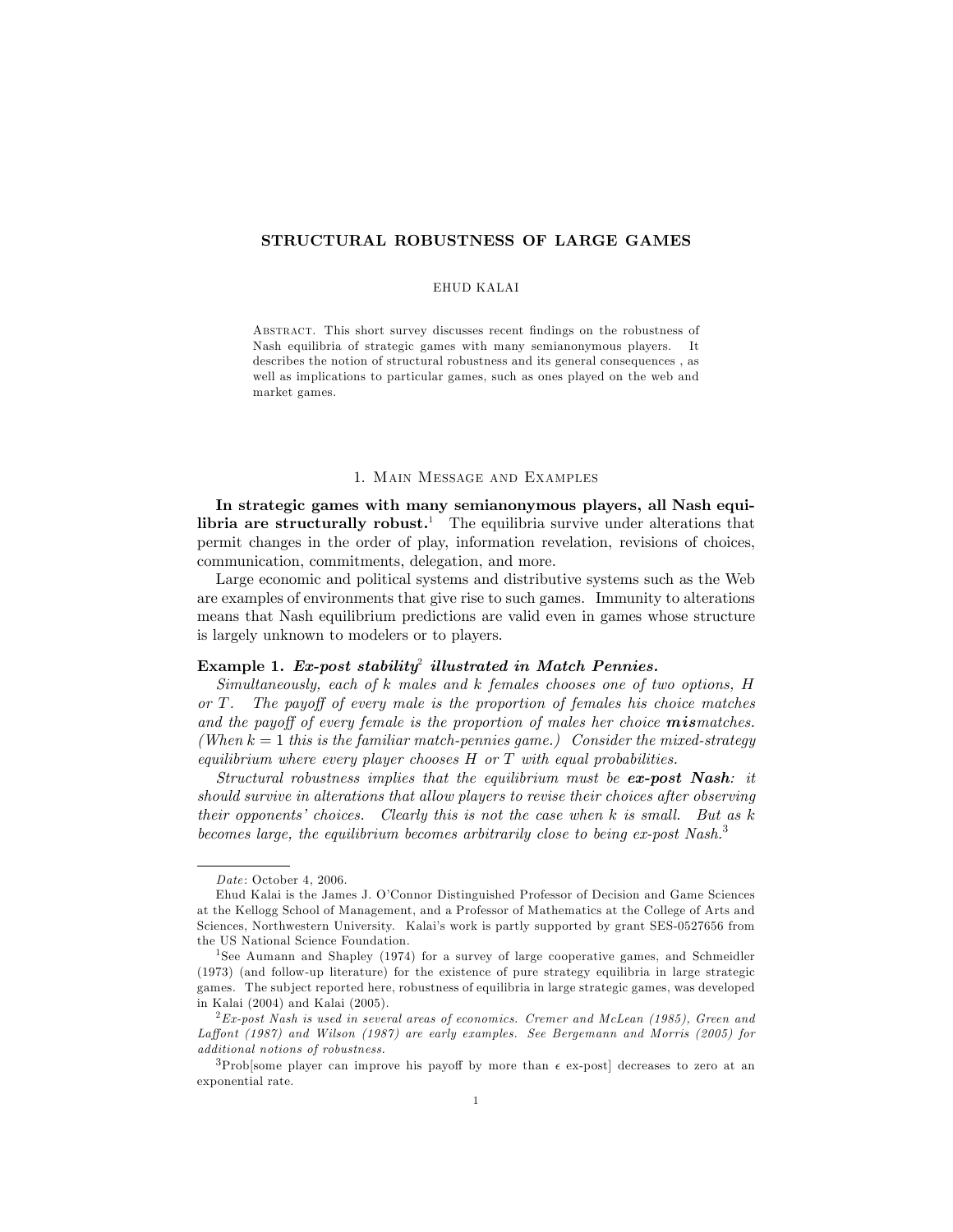#### 2 EHUD KALA I

# Example 2. Invariance to sequential play illustrated in a Computer Choice game.

Simultaneously, each of n players chooses one of two computers, I or M. But before choosing, with .50-.50 i.i.d. probabilities, every player is privately informed that she is an I-type or an M-type. The payoff of every player is  $\Lambda$  if she chooses the computer of her type (zero otherwise) plus :9 times the proportion of opponents whose choices she matches.<sup>4</sup> Consider the favorite-computer equilibrium  $(FC)$ where every player chooses the computer of her type.

Structural robustness implies that the equilibrium must be **invariant to sequen**tial play: it should survive in alterations where the (publicly observed) computer choices are made sequentially. Clearly this is not the case for small n, where any equilibrium must involve herding. But as n becomes large FC becomes an equilibrium in all sequential alterations, which is a consequence of the Structural Robustness Theorem below.<sup>5</sup>

The general definition of structural robustness, presented next, accommodates the above examples and more.

### 2. Structural Robustness

A mixed-strategy (Nash) equilibrium  $\sigma$  (=  $(\sigma_1, ..., \sigma_n)$ ) of a one-simultaneousmove *n*-person strategic game  $G$  is structurally robust if it *remains an equilibrium* in every alteration of G. Such an alteration is described by an extensive game, A, and for  $\sigma$  to remain an equilibrium in A means that every adaptation of  $\sigma$  to  $A, \sigma^A$ , must be an equilibrium in  $A$ .

Consider any n-person one-simultaneous-move Bayesian game  $G$ , like the Computer Choice game above.

**Definition 1.** An alteration of G is any finite extensive game A with the following properties:

1. A includes the (original) G-players: The players of A constitute a superset of the G-players (the players of  $G$ ).

2. **Unaltered type structure**: At the first stage of  $A$ , the  $G$ -players are assigned a profile of types by the same prior probability distribution as in  $G$ . Every player is informed of his own type.

3. **Playing A means playing G**: With every final node of  $A$ ,  $z$ , there is an associated unique profile of G pure-strategies,  $a(z) = (a_1(z), ..., a_n(z)).$ 

4. **Unaltered payoffs**: The payoffs of the G-players at every final node  $z$  are the same as their payoffs in  $G$  (at the profile of realized types and final pure-strategies  $a(z)$ .

5. Preservation of original strategies: Every pure strategy  $a_i$  of a G-player i has at least one A adaptation. That is, an A-strategy  $a_i^{\mathcal{A}}$  that guarantees (w.p. 1) ending at a final node z with  $a_i(z) = a_i$  (no matter what strategies are used by the opponents).

<sup>&</sup>lt;sup>4</sup>Identical payoffs and prior probabilities are assumed only to ease the presentation. The robustness property holds without these assumptions.

<sup>&</sup>lt;sup>5</sup>Prob[some player, by deviating to her nonfavorite computer, can achieve an  $\epsilon$  improvement at her turn] decreases to zero at an exponential rate.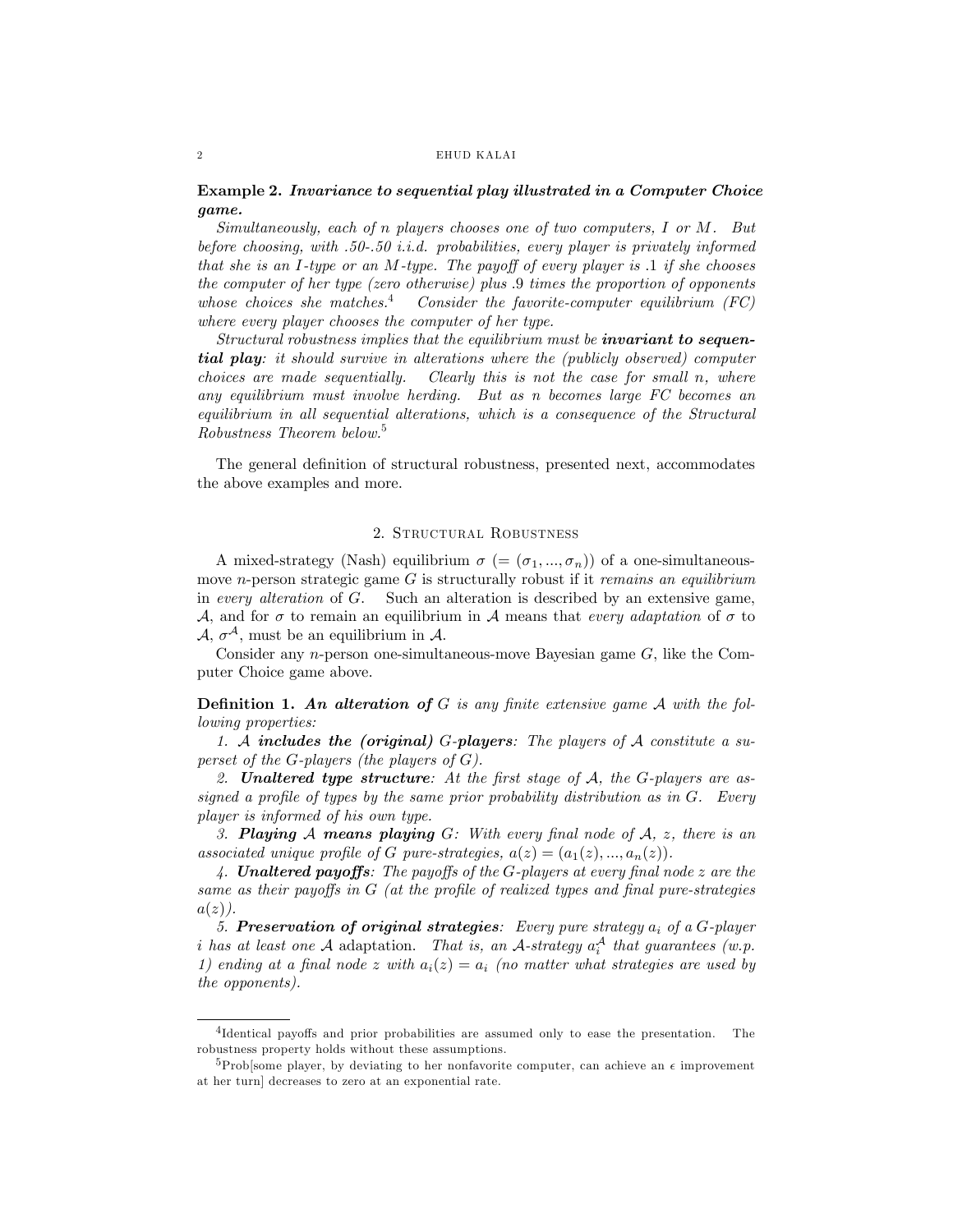In the Computer Choice example, every play of an alteration  $A$  must produce a profile of computer allocations for the  $G$ -players. Their preferences in  $\mathcal A$  are determined by their preferences over profiles of computer allocations in  $G$ . Moreover, every G-player *i* has at least one A-strategy  $I_i^{\mathcal{A}}$  (which guarantees ending at a final node where she is allocated I), and at least one A-strategy  $M_i^{\mathcal{A}}$  (which guarantees ending at a final node where she is allocated  $M$ ).

**Definition 2.** An A (mixed) strategy-profile,  $\sigma^A$ , is an adaptation of a G (mixed) strategy-profile  $\sigma$ , if for every G-player i, every  $\sigma_i^A$  is an A-adaptation of  $\sigma_i$ . That is, for every G pure-strategy  $a_i$ ,  $\sigma_i(a_i) = \sigma_i^{\mathcal{A}}(a_i^{\mathcal{A}})$  for some A-adaptation  $a_i^{\mathcal{A}}$  of  $a_i$ .

In the Computer Choice example, for a  $G$ -strategy where player i randomizes .20 to .80 between I and M, an A adaptation must randomize .20 to .80 between a strategy of the type  $I_i^{\mathcal{A}}$  and a strategy of the type  $M_i^{\mathcal{A}}$ .

**Definition 3.** An equilibrium  $\sigma$  of G is structurally robust if in every alteration of G, A, and in every adaptation of  $\sigma$ ,  $\sigma^A$ , the strategy of every G-player i,  $\sigma_i^A$ , is best response to  $\sigma_{-i}^A$ .

Remark 1. The Structural Robustness Theorem, discussed later, presents an asymptotic result: the equilibria are structurally robust up to two positive numbers  $(\epsilon, \rho)$ , which can be made arbitrarily small as n becomes large. The notion of approximate robustness is the following.

An equilibrium is  $(\epsilon, \rho)$ -structurally-robust if in every alteration and every adaptation as above, Prob[visiting an information set where a G-player can improve his payoff by more than  $\epsilon$   $\leq \rho$ .<sup>6</sup>

For brevity sake, the next section discusses full structural robustness. But all the presented observations also hold for the properly defined approximate counterparts. For example, the fact that structural robustness implies ex-post Nash also implies that approximate structural robustness implies approximate ex-post Nash. The implications of approximate (as opposed to full) structural robustness are important, due to the asymptotic nature of the Structural Robustness Theorem.

#### 3. Implications of Structural Robustness

Structural robustness of an equilibrium  $\sigma$  in a game G is a strong property, because the set of G-alterations that  $\sigma$  must survive is rich. The simple examples below are meant to suggest the richness of its implications, with the first two examples showing how it implies the notions already discussed.

# Remark 2. Ex-post Nash and being information-proof.<sup>7</sup>

G with revisions,  $\mathcal{GR}$ , is the following *n*-person extensive game. The *n* players are assigned types as in  $G$  (using the prior type distribution of  $G$  and informing every player of his own type). In a first round of simultaneous play, every player

 $6\epsilon$ -improvement is computed conditional on being at the information set. To gain such improvement the player may coordinate his revision: at the information set together with all the forthcoming ones.

 $7$ Dubey and Kaneko (1984) offer related results: restricted to extensive games of complete and perfect information, no refinement of player information can destroy any pure-strategy equilibria.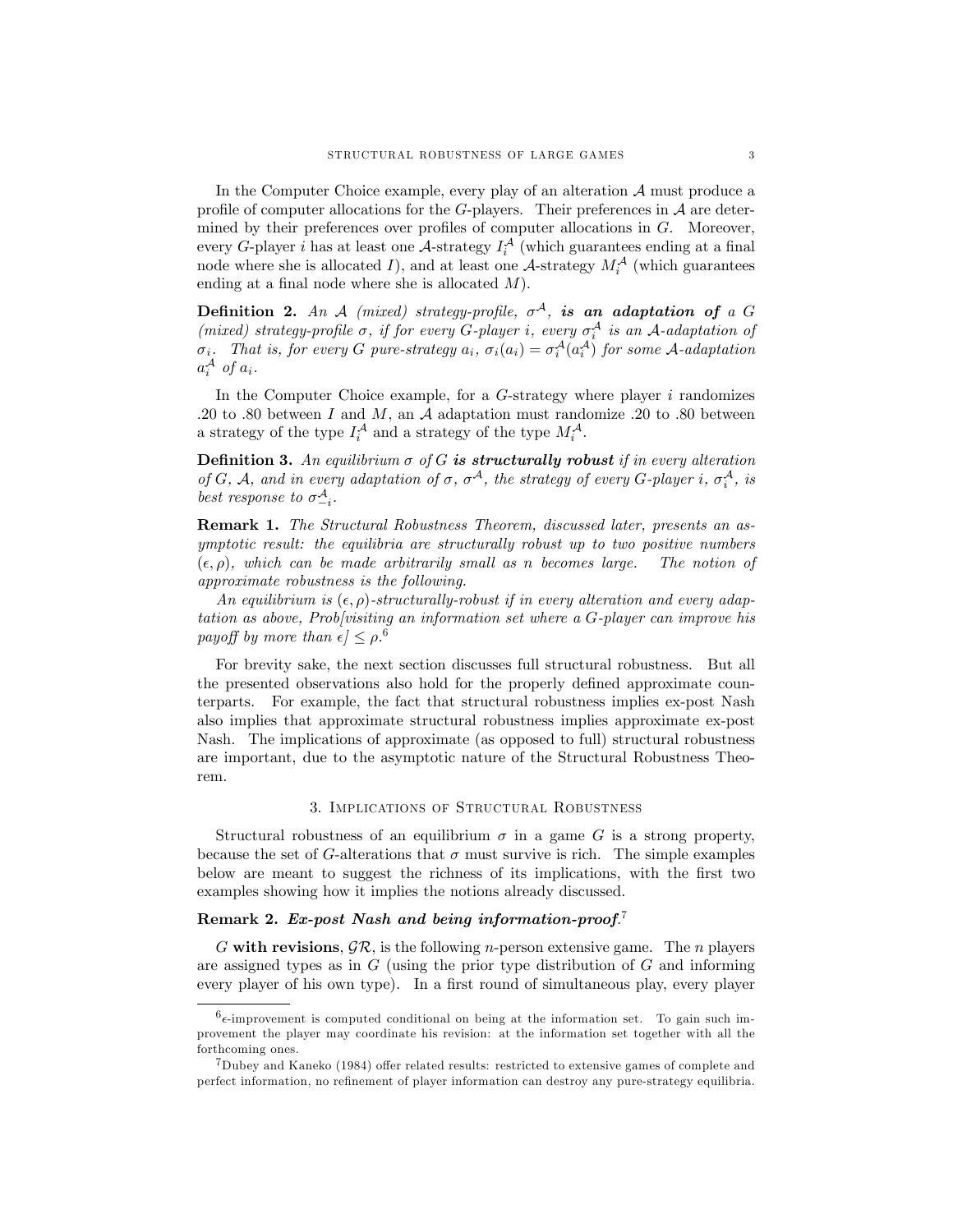#### 4 EHUD KALA I

chooses one of his  $G$  pure-strategies; the types realized and pure-strategies chosen are all made public knowledge. Then, in a second round of simultaneous play, the players again choose pure strategies of  $G$  (to revise their first-round choices). The payoffs are as in  $G$ , computed at the profile of realized types with the profile of pure strategies chosen in the second round.

Clearly  $\mathcal{GR}$  satisfies the definition of an alteration (with no additional players), and every equilibrium  $\sigma$  of G has the following  $\mathcal{GR}$  adaptation,  $\sigma^{No \text{Re} v}$ : in the first round the players choose their pure strategies according to  $\sigma$ , just as they do in G; in the second round nobody revises his first round choice.

Structural robustness of  $\sigma$  implies that  $\sigma^{No \text{Re} v}$  must be an equilibrium of  $\mathcal{GR}$ , i.e.,  $\sigma$  is ex-post Nash.

Moreover, the above reasoning continues to hold even if the information revealed between the two rounds is partial and different for different players. The fact that  $\sigma^{No\operatorname{Re}v}$  is an equilibrium in all such alterations shows that  $\sigma$  is **information**proof: no revelation of information (even if strategically coordinated by G-players and outsiders) could give any player an incentive to revise.<sup>8</sup> Thus, structural robustness is substantially stronger than all the variants of the ex-post Nash condition.

### Remark 3. Invariance to order of play.

G played sequentially,  $\mathcal{G}\mathcal{S}$ , is the following *n*-person extensive game. The *n* players are assigned types as in G. The play progresses sequentially, according to a fixed publicly-known order. Every player, at his turn, knows all earlier choices.

Clearly,  $\mathcal{G}\mathcal{S}$  is an alteration of G, and every equilibrium  $\sigma$  of G has the following  $\mathcal{G}\mathcal{S}$  adaptation: At his turn, every player i chooses a pure strategy with the same probability distribution  $\sigma_i$  as he does in the simultaneous-move game G. Structural robustness of  $\sigma$  implies that this adaptation of  $\sigma$  must be an equilibrium in every such  $\mathcal{G}\mathcal{S}$ .

Moreover, the above reasoning continues to hold even if the order of play is determined dynamically, and even if it is strategically controlled by G-players and outsiders. Thus, a structurally robust equilibrium is invariant to the order of play in a strong sense.

### Remark 4. Invariance to revelation and delegation.

**G** with delegation,  $\mathcal{GD}$ , is the following  $(n + 1)$ -players game. The original  $n$  G-players are assigned types as in G. In a first round of simultaneous play, every G-player chooses between (1) self-play and (2) delegate-the-play and report a type to an outsider, player  $n+1$ . In a second round of simultaneous play all the self-players choose their own  $G$  pure-strategies, and the outsider chooses a profile of  $G$  pure-strategies for all the delegators. The payoffs of the  $G$  players are as in  $G$ ; the outsider may be assigned any payoffs.

Clearly,  $\mathcal{GD}$  is an alteration of G, and every equilibrium  $\sigma$  of G has adaptations that involve no delegation.

In the Computer Choice game, for example, consider an outsider with incentives to coordinate: his payoff equals one when he chooses the same computer for all delegators, zero otherwise. This alteration has a new (more efficient) equilibrium,

<sup>&</sup>lt;sup>8</sup>In the non-approximate notions, being ex-post Nash is equivalent to being information proof. But in the approximate notions information proofness is substantially stronger.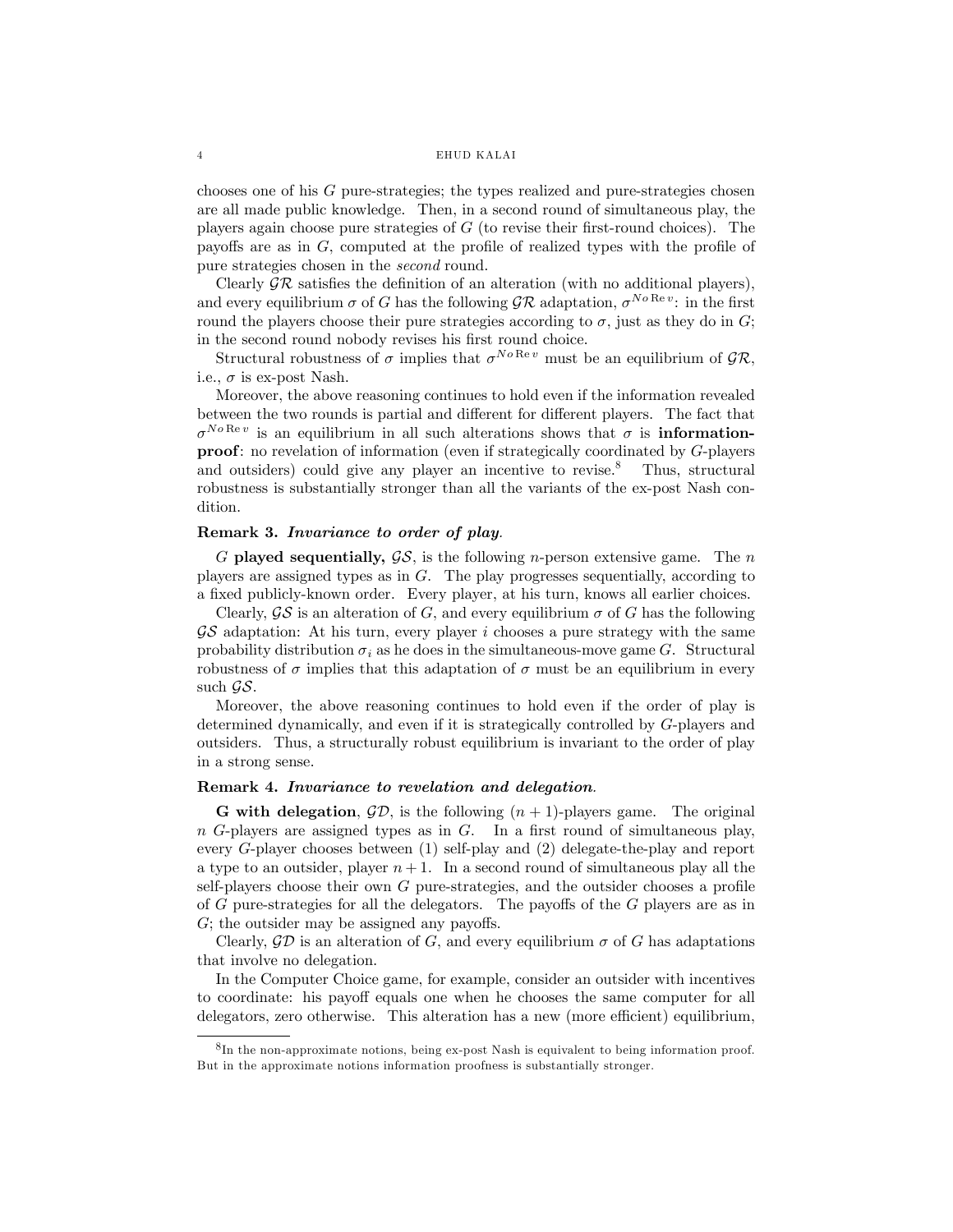not available in G: everybody delegates and the outsider chooses the most-reported type.

Nevertheless, as structural robustness implies, FC remains an equilibrium in  $\mathcal{GD}$ (nobody delegates in the Örst round and they choose their favorite computers in the second). Moreover, FC remains an equilibrium under any scheme that involves reporting and voluntary delegation of choices.

# Remark 5. Partially specified games.

Structurally robust equilibria survive under significantly more complex alterations than the ones above. For example, one could have multiple opportunities to revise, to delegate, to affect the order of play, to communicate and more. Because of this strong invariance property, such equilibria may be used in games which are only partially specified.

## Example 3. A game played on the Web.

Suppose that instead of being played in one simultaneous move, the Computer Choice game has the following instruction: "Go to Web site xyz before the end of the week, and click in your computer choice." This instruction involves substantial structural uncertainty: In what order would the players choose? Who can observe whom? Who can talk to whom? Can players sign binding agreements? Can players revise their choices? Can players delegate their choices? And so forth.

Because it is unaffected by the answers to such questions, a structurally robust equilibrium  $\sigma$  of the one-simultaneous-move game can be played on the Web in a variety of ways without losing the equilibrium property. For example, players may make their choices according to their  $\sigma_i$  probabilities prior to the beginning of the click-in period, then go to the Web and click in their realized choices at individually selected times.

## Remark 6. Competitive prices in Shapley-Shubik market games.

For a simple illustration, consider the following *n*-trader market game.<sup>9</sup> According to individual independent prior probability distributions, each trader is born to be one of two types: a banana owner or an apple owner. Each trader knows his own type, and his payoff depends on his own type and the fruit he ends up with, as well as on the distribution of types and fruit ownership of his opponents (externalities allowed). In one simultaneous move, every player has to choose between (1) keeping his fruit and (2) trading it for the other kind.

The banana/apple price is determined proportionately (with one apple and banana added in to avoid division by zero). For example if 199 bananas and 99 apples were traded, the price of bananas to apples would be  $(199 + 1)/(99 + 1) = 2$ , i.e., every apple trader gets two bananas and every banana trader gets 0:5 apples.

With a small number of traders, the price is unlikely to be competitive. If players are allowed to re trade after the realized price becomes known , they would, and a new price would emerge.

However, when  $n$  is large, approximate structural robustness implies being approximately information-proof. So even when the realized price becomes known,

<sup>9</sup>See Shapley and Shubik (1977); Dubey and Geanakoplos (2003) and McLean, Peck and Postlewaite  $(2005)$  offer additional recent references .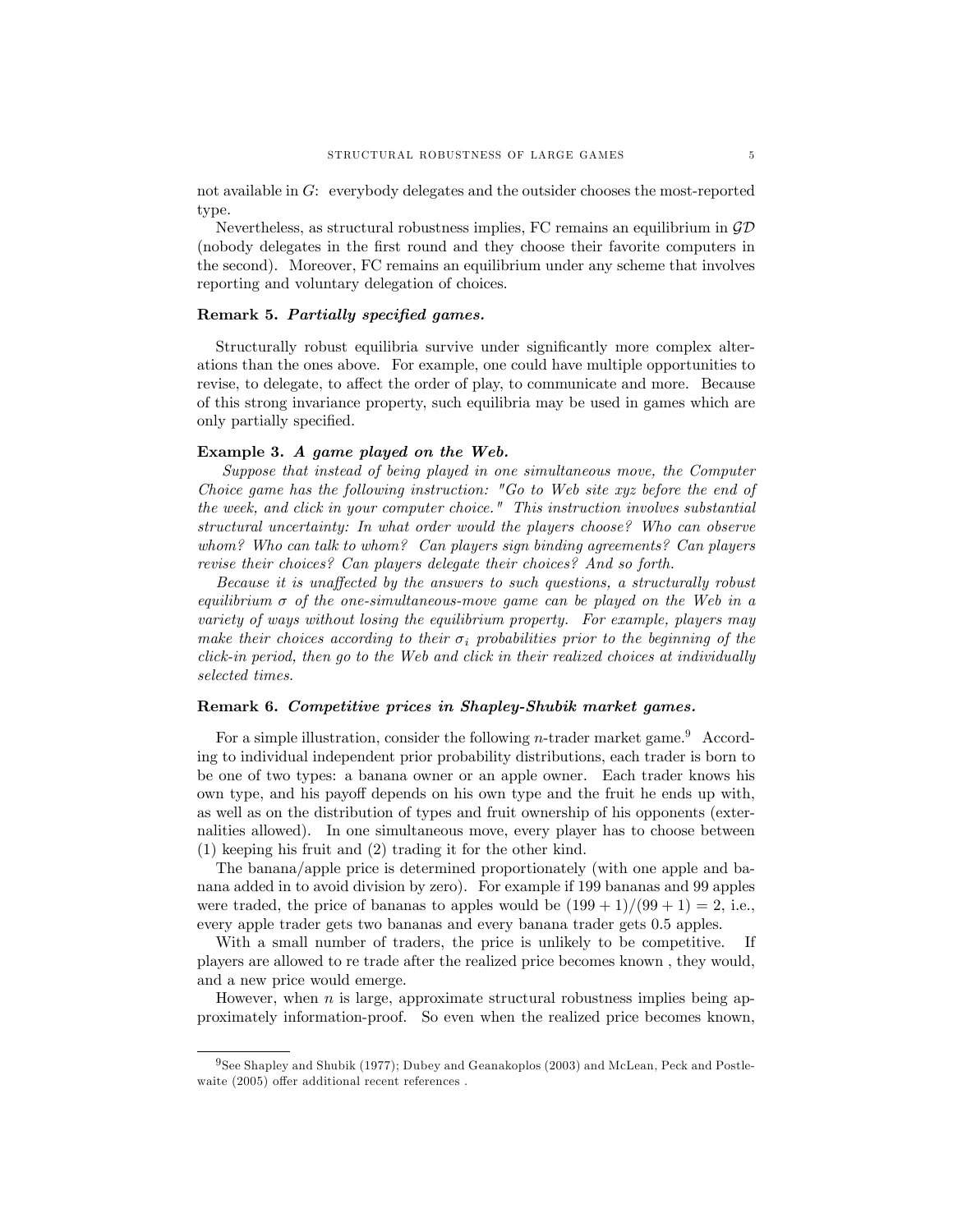#### 6 EHUD KALAI

no player has significant incentive to re trade, i.e., the price is approximately competitive (Prob[some player can  $\epsilon$ -improve his expected payoff by re trading at the observed price  $\leq \rho$ ).<sup>10</sup>

# Remark 7. Embedding a game in bigger worlds.

Alterations allow the inclusion of outside players who are not from  $G$ . Moreover, the restrictions imposed on the strategies and payoffs of the outsiders are quite limited. This means that alterations may describe bigger worlds in which  $G$  is embedded. Structural robustness of an equilibrium means that the small-world (G) equilibrium remains an equilibrium even when the game is embedded in such bigger worlds.

# Remark 8. Self-purification.

Schmeidler (1973) shows that in a normal-form game with a continuum of anonymous players, every strategy can be purified, i.e., for every mixed-strategy equilibrium one can construct a pure-strategy equilibrium.<sup>11</sup>

The ex-post Nash property above constitutes a stronger (asymptotic) result. Since the resulting play of a mixed strategy equilibrium yields pure strategy profiles that are Nash equilibria (of the perfect information game), one does not need to construct pure-strategy equilibria: simply playing a mixed-strategy equilibrium yields pure-strategy profiles that are equilibria.<sup>12</sup>

# Remark 9. "As if" learning.

Kalai and Lehrer (1993) show that in playing an equilibrium of a Bayesian repeated game, after a sufficiently long time the players best-respond as if they know their opponents' realized types and, hence, their mixed strategies.

But being information-proof, at a structurally robust equilibrium (even of a one shot game) players best respond (immediately) as if they know their opponents realized types, their mixed strategies and even the pure strategies they end up with.

# 4. Sufficient Conditions for Structural Robustness

Theorem 1. Structural Robustness (rough statement): The equilibria of large one-simultaneous-move Bayesian games are (approximately) structurally robust if

<sup>1.</sup> the players' types are drawn independently, and

<sup>2.</sup> payoff functions are anonymous and continuous.

 $10$ This is stronger than classical results relating Nash equilibrium to Walras equilibrium (e.g., Dubey, Mas Colell and Shubik (1980)). First, being done under incomplete information, the above relates Bayesian equilibria to Rational-Expectations equilibria (rather than Walras). Also the competitive property described here is substantially stronger, due to the immunity of the equilibria to alterations represented by extensive games. Allowing for spot markets, coordinating institutions, trade on the Web, etc., the Nash-equilibrium prices of the simple simultaneous-move game are sustained through the intermediary steps that may come up under such possibilities.

<sup>11</sup>Ali-Khan and Sun (2002) survey some of the large follow-up literature.

<sup>&</sup>lt;sup>12</sup>The approximate statement is: for every  $(\epsilon, \rho)$  for sufficiently large n, Prob[ending at a pure strategy profile that is not an  $\epsilon$  Nash equilibrium of the realized perfect information game]  $\leq$   $\rho$ . Since both  $\epsilon$  and  $\rho$  can be made arbitrarily small, this is asymptotic purification. The  $\rho$ . Since both  $\epsilon$  and  $\rho$  can be made arbitrarily small, this is asymptotic purification. model of Schmeidler, with a continuum of players, requires non standard techniques to describe a continuum of independent random variables (the mixed strategies of the players). The asymptotic result stated here, dealing always with finitely many players, does not require any non-standard techniques.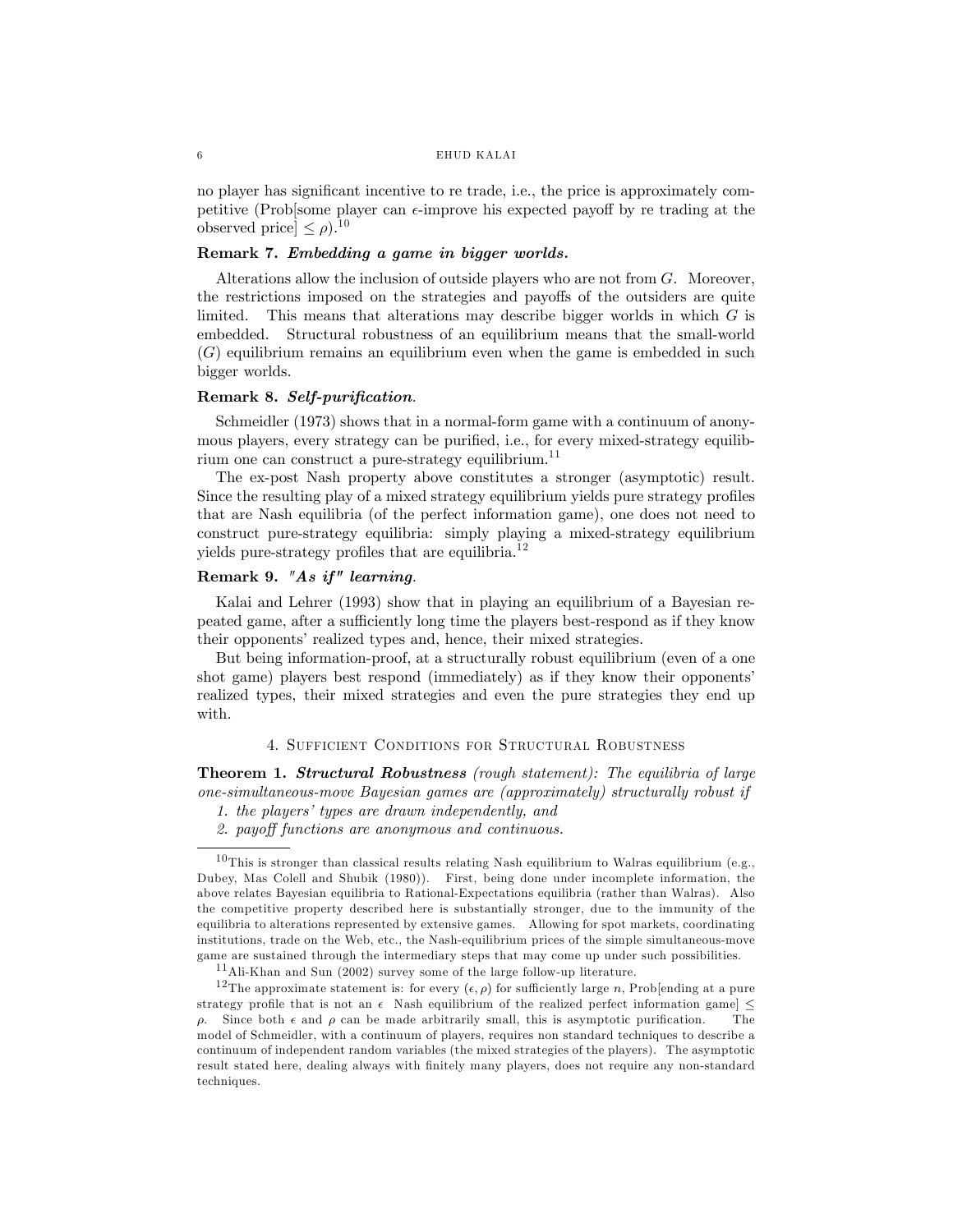Payoff anonymity means that in addition to his own type and pure strategy, every player's payoff may depend only on aggregate data of the opponents' types and pure strategies. For example, in the Computer Choice game a player's payoff may depend on her own type and choice, and on the proportions of opponents in the four groups: I-types who chose I, I-types who chose M, M-types who chose I, and M-types who chose M.

The players in the games above are only semianonymous, because there are no additional symmetry or anonymity restrictions other than the restriction above . In particular, players may have different individual payoff functions and different prior probabilities (publicly known).

The continuity condition relates games of different sizes and rules out games of the type below.

### Example 4. Match the Expert.

Each of n players has to choose one of two computers, I or M. Player 1 is equally likely to be one of two types: "an expert who is informed that I is better" (I-better) or "an expert who is informed that M is better" (M-better). Players  $2, \ldots, n$  are of one possible "nonexpert" type. Every player's payoff is one if he chooses the better computer, zero otherwise. $^{13}$ 

Consider the equilibrium where player 1 chooses the computer he was told was better and every other player chooses I or M with equal probabilities. This equilibrium fails to be ex-post Nash (and hence, fails structural robustness), especially as n becomes large, because after the play approximately one-half of the players would want to revise their choices to match the observed choice of player  $1^{14}$ 

This failure is due to discontinuity of the payoff functions. The proportions of I-better types and M-better types in this game must be either  $(1/n, 0)$  or  $(0, 1/n)$ , because only one of the n players is to be one of these types. Yet, whatever n is, every player's payoff is drastically affected (from  $\theta$  to  $1$  or from  $1$  to  $\theta$ ) when we switch from  $(1/n, 0)$  to  $(0, 1/n)$  (keeping everything else the same).

As n becomes large, this change in the type proportions becomes arbitrarily small, yet it continues to have a drastic effect on players' payoffs. This violates a condition of uniform equicontinuity imposed simultaneously on all the payoff functions in the games with  $n = 1, 2, \dots$  players.

## 5. References

Ali Khan, M., and Y. Sun (2002): "Non-Cooperative Games with Many Players," in Handbook of Game Theory with Economic Applications, Vol. 3, ed. by R.J. Aumann and S. Hart. Amsterdam: North Holland, 1761-1808.

Aumann, R.J., and L.S. Shapley (1974): Values of Nonatomic Games, Princeton, NJ: Princeton University Press.

Bergemann, D. and S. Morris (2005): "Robust Mechanism Design," Econometrica, 73, 1771-1813.

<sup>&</sup>lt;sup>13</sup>Stated anonymously: choosing computer X pays one, if the proportion of the X-better type is positive, zero otherwise.

<sup>&</sup>lt;sup>14</sup>With a small *n* there may be "accidental ex-post Nash," but it becomes extremely unlikely as n becomes large.